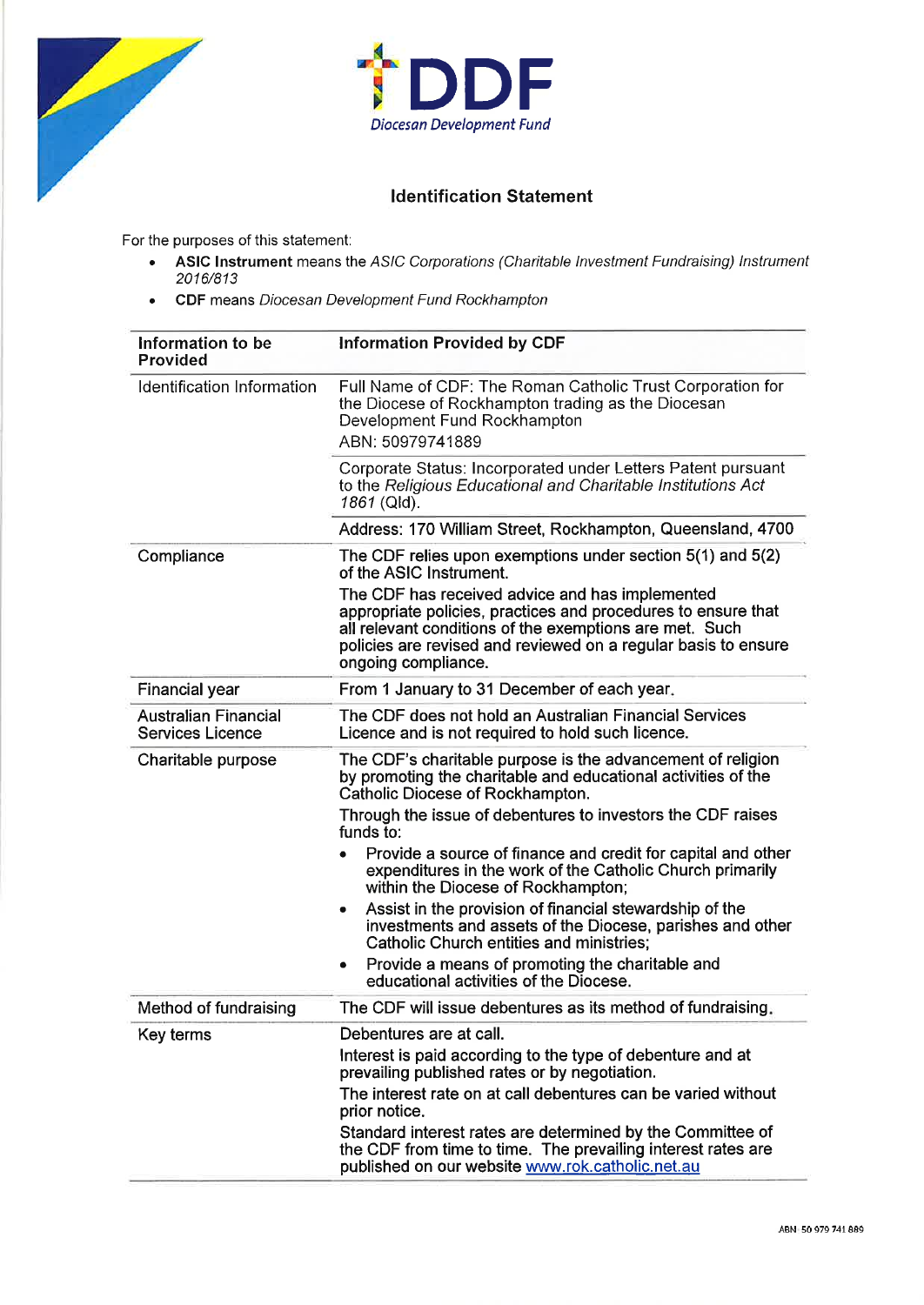



| Information to be<br><b>Provided</b> | <b>Information Provided by CDF</b>                                                                                                                                                                                                                                                                                                                                                                                                     |                                                                                                                                                                                                                                                             |  |
|--------------------------------------|----------------------------------------------------------------------------------------------------------------------------------------------------------------------------------------------------------------------------------------------------------------------------------------------------------------------------------------------------------------------------------------------------------------------------------------|-------------------------------------------------------------------------------------------------------------------------------------------------------------------------------------------------------------------------------------------------------------|--|
|                                      | The CDF does not charge any fees to debenture holders,<br>however fees may be charged by third parties for the provision<br>of products and services that have been facilitated through the<br>CDF.                                                                                                                                                                                                                                    |                                                                                                                                                                                                                                                             |  |
| Dormancy fees                        | 'Dormant accounts' are deemed by the CDF to be those<br>accounts which have not been operated on for a period of<br>greater than 7 years.                                                                                                                                                                                                                                                                                              |                                                                                                                                                                                                                                                             |  |
|                                      | 'Operation' is deemed by the CDF to be either a self-initiated<br>(by account holder) withdrawal or deposit. The crediting of<br>interest to a fixed term account is considered an operation.<br>Non-fixed term accounts that have only had interest being<br>credited to the accounts for the last 7 years and are considered<br>uncontactable (no response to either an email, mail or<br>telephone call) are classified as dormant. |                                                                                                                                                                                                                                                             |  |
|                                      | The handling of dormant accounts is as follows:                                                                                                                                                                                                                                                                                                                                                                                        |                                                                                                                                                                                                                                                             |  |
|                                      | (i)                                                                                                                                                                                                                                                                                                                                                                                                                                    | No interest is earned by dormant accounts;                                                                                                                                                                                                                  |  |
|                                      | (ii)                                                                                                                                                                                                                                                                                                                                                                                                                                   | The CDF will periodically contact potential dormant<br>account holders to confirm the status of their<br>account and to advise of the Dormant Account and<br>Unclaimed Monies Policy implications, including the<br>application of a dormant account fee.   |  |
|                                      | (iii)                                                                                                                                                                                                                                                                                                                                                                                                                                  | Accounts identified as dormant will be charged a<br>fee for the maintenance of the account of \$5 per<br>month.                                                                                                                                             |  |
|                                      | (iv)                                                                                                                                                                                                                                                                                                                                                                                                                                   | Accounts will be marked dormant until the account<br>is either reactivated by the client, classified as<br>unclaimed monies or the account reaches a nil<br>balance (resulting in the closure of the account).                                              |  |
|                                      | (v)                                                                                                                                                                                                                                                                                                                                                                                                                                    | Customers who reactivate their account will have<br>dormancy fees refunded and be paid the balance of<br>their account.                                                                                                                                     |  |
|                                      | Please see Dormant & Unclaimed Monies Policy on our<br>website: www.rok.catholic.net.au.                                                                                                                                                                                                                                                                                                                                               |                                                                                                                                                                                                                                                             |  |
| Investors                            |                                                                                                                                                                                                                                                                                                                                                                                                                                        | The CDF will offer debentures to people and organisations as<br>retail, associated clients, excluding voluntary staff members.<br>Debentures are generally offered to potential investors in<br>person or through printed and online material issued by the |  |
|                                      | CDF.<br>Statements of account will be issued for at call debentures.                                                                                                                                                                                                                                                                                                                                                                   |                                                                                                                                                                                                                                                             |  |
|                                      | Investors have online access to their accounts and statements.                                                                                                                                                                                                                                                                                                                                                                         |                                                                                                                                                                                                                                                             |  |
|                                      | The CDF is not required to lodge audited financial statements                                                                                                                                                                                                                                                                                                                                                                          |                                                                                                                                                                                                                                                             |  |
| <b>Audited financial reports</b>     | with the Australian Charities and Not-for-profits Commission<br>given its basic religious charity status.                                                                                                                                                                                                                                                                                                                              |                                                                                                                                                                                                                                                             |  |
|                                      | Consistent with the requirements of the ASIC Instrument,<br>audited financial statements issued after 1 January 2018 will<br>be lodged and published on our website<br>www.rok.catholic.net.au                                                                                                                                                                                                                                         |                                                                                                                                                                                                                                                             |  |
| Guarantees and<br>obligations        | CDPF Limited will provide a guarantee for the benefit of, and<br>owe an obligation to, holders of any debentures issued by the<br>CDF.                                                                                                                                                                                                                                                                                                 |                                                                                                                                                                                                                                                             |  |